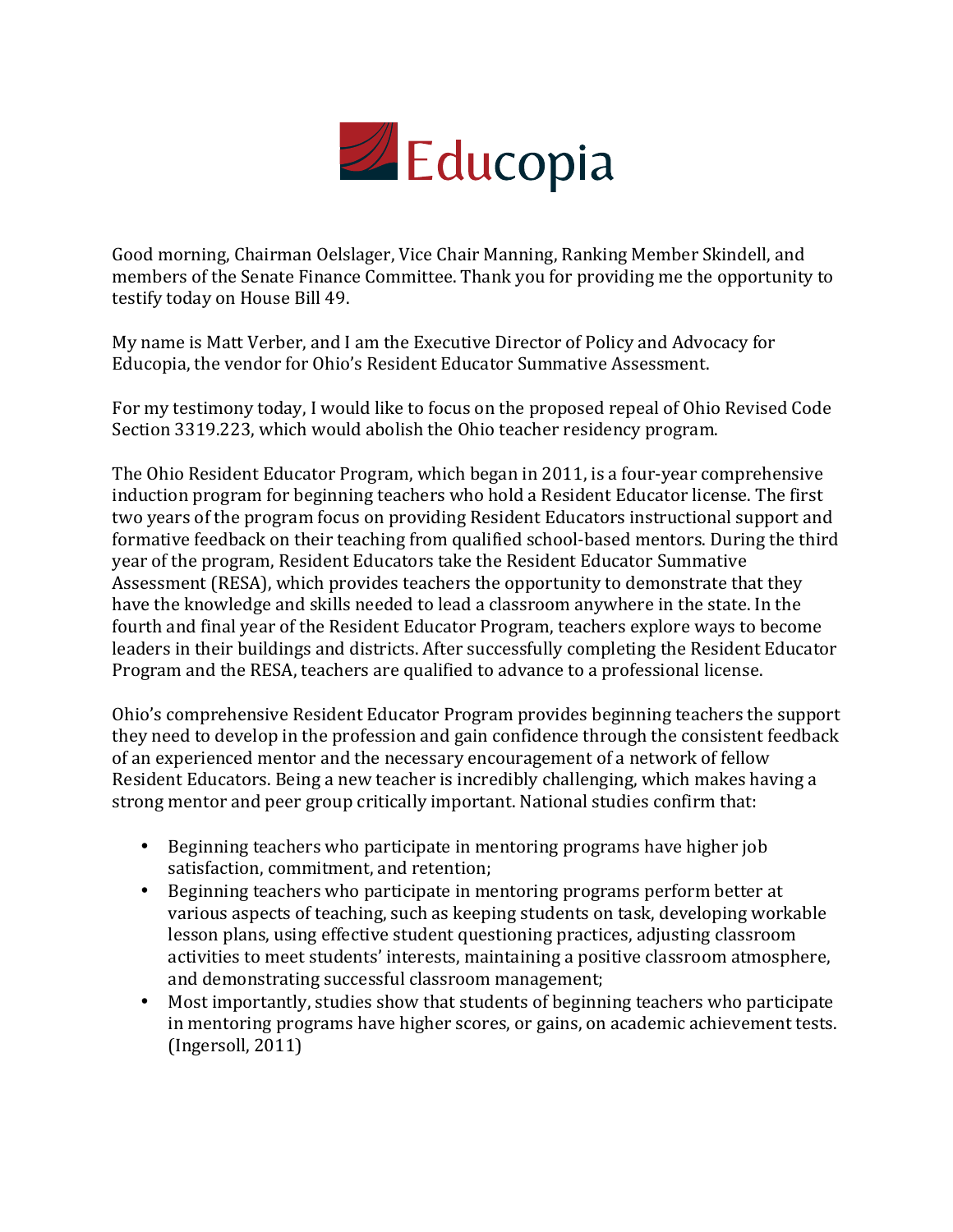As the vendor for the RESA, Educopia is committed to the development of the best measures of effective teaching for Ohio. As such, Educopia regularly solicits stakeholder feedback on the RESA. Since it was first implemented in 2013-2014, the RESA has undergone numerous enhancements. Over the past year, we have engaged with a diverse group of stakeholders through surveys, focus groups, and meetings. Listening to the feedback of a wide range of Ohio educators, experts, and policy leaders, we have developed plans for further enhancements to the RESA, which would significantly reduce the burden on teachers, while maintaining the integrity of the assessment. We are simultaneously working on developing new resources to support both candidates and mentors.

As Ohio teachers go through the RESA process, they are required to analyze and reflect on their practice. Through reflection, teachers consider the content of what they are teaching. why they are teaching it, and how they can teach it better the next time. Teachers consistently emphasize how they have benefited from the reflection aspect of RESA. For example, Tori McCloud a Year 4 Resident Educator and first-grade teacher at Worthington City Schools commented,

Every successful teacher will tell you that reflection is one of the most important keys to their success. The ability to self-critique and make changes to an activity for the sake of student engagement, retention, and other factors is not always natural to educators, especially new educators. Through my own experience with the RE program and the RESA, not only have I learned to reflect but the reflection process has been ingrained into my everyday teaching, making me focus on being intentional with my lesson planning and instruction for the benefit of my students.

The RESA assessors are Ohio educators with at least five years of classroom experience. They undergo more than 30 hours of training for each type of task they score and must pass a rigorous certification test. To control for bias, assessors receive extensive bias training and are only assigned to candidates that they have never met personally or professionally, in order to eliminate any possibility of personal opinion entering into their rating. A different assessor scores each task that a candidate submits, and these assessors are selected based on their experience teaching the same or similar content, at the same grade level, and in a similar school context as that of the candidate. To ensure the scoring is accurate and fair, assessors are required to pass frequent calibration tests.

Ohio has spent a considerable amount of time and effort perfecting the RESA, and the state is beginning to reap the rewards of this work. To begin with, the objective data collected from the RESA allows the state, school districts, and teacher preparation programs to identify specific instructional strengths and weaknesses of most Ohio educators. This enables state and local programs to effectively target instructional resources and professional development on the specific skills where Ohio educators need additional support. For example, last year's statewide data shows that classroom management is an area of strength for Ohio's beginning teachers while differentiation of instruction, which is a difficult skill, is an area where they need more support.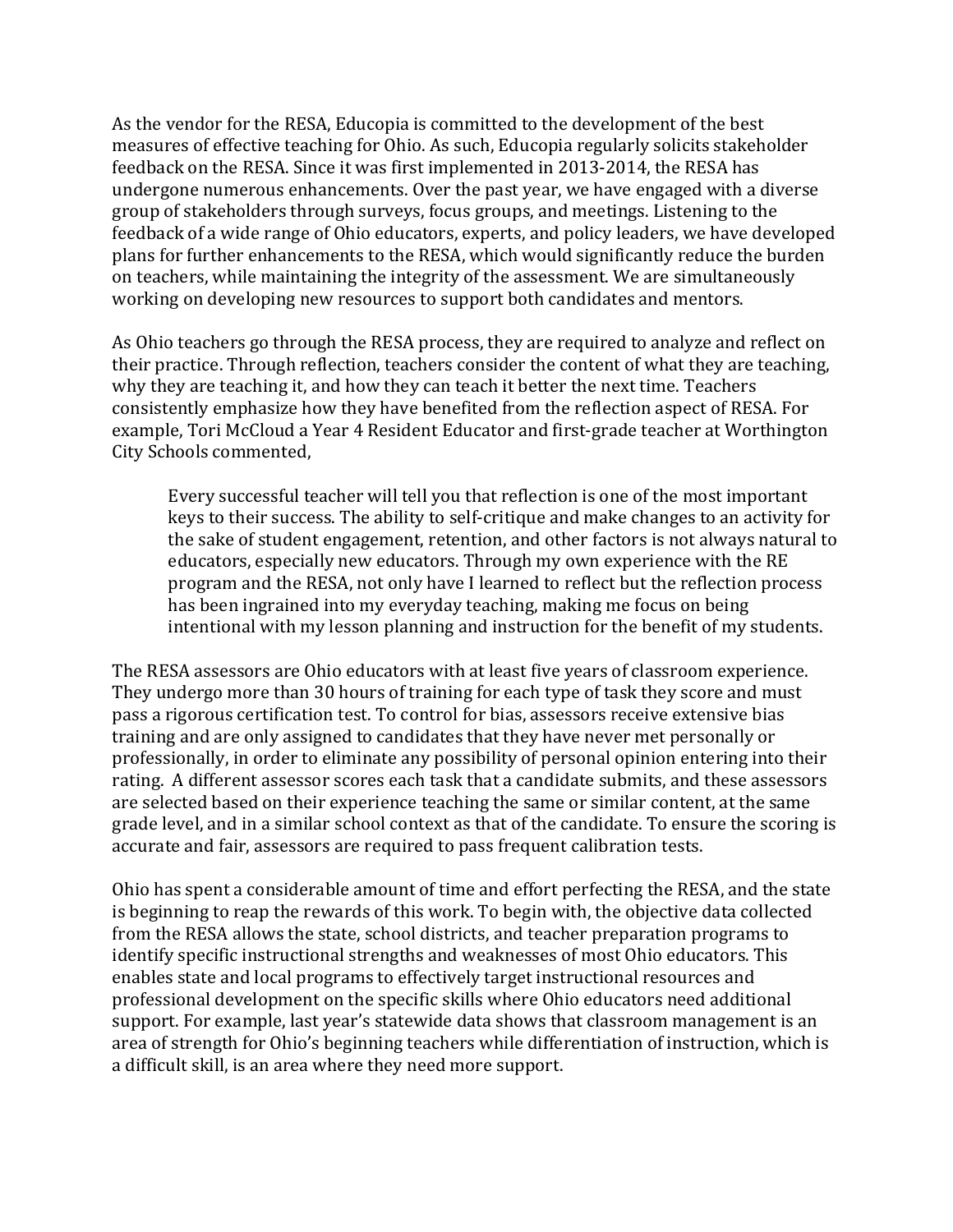In addition, the vast majority of this year's RESA candidates gave permission for their submissions to be used for professional development purposes, which allows us to develop video exemplars. With video exemplars, teachers, who often do not have the opportunity to observe other teachers' classes, will be able to see and learn from high-performing teachers across Ohio. In future years, score reports will have links to the video exemplars, which will be incredibly useful for teachers.

Unlike its predecessor, the Praxis III, the RESA is not funded through the General Revenue Fund. The RESA, which is administered at a significantly lower cost than the Praxis III, is funded through the Dedicated Purpose Fund for Teacher Certification and Licensure. As a licensure assessment, the RESA is directly related to the fund's purpose and well within its appropriate use, which is restricted to licensure-related functions.

Before eliminating Ohio's Resident Educator Program and the RESA, I urge you to seriously consider how this would affect beginning teachers. I believe the best way to understand the possible consequences is to listen to veteran educators with many years of experience working with beginning teachers, both prior to and during the tenure of the Resident Educator Program and the RESA:

Elimination of this program will undermine the efforts of educators to elevate the profession and may, inevitably, lead to a disintegration of support resources and programming to nurture entry year teachers.

- Lori R. Michalec, Tallmadge City, RE Lead Mentor, 2015 Ohio Teacher of the Year

I was the program coordinator during the Resident Educator Program "transition" years when it was a two year program with no summative assessment. The growth I observed in our teachers was not as deeply imbedded into their everyday practice as it became when the summative assessment was introduced as an integral part of the program.

- Connie Ball, Worthington City Schools, RE Program Coordinator

Many new teachers move and change school districts several times during the first years of their careers. The RE program is found in all districts in Ohio so a RE can move with confidence of continued support.

- Mary L. Inmon-Teglovic, Mohawk Local Schools, RE Program Coordinator

During my years of teaching, I have watched the 'ebb and flow' of support for new teachers. My experience with the Resident Educator Program has cemented my belief of the need for this mandatory Resident Educator program that gives new teachers assistance towards becoming a skillful professional.

– Joann Kelley, Solon City Schools, RE Mentor and Facilitator